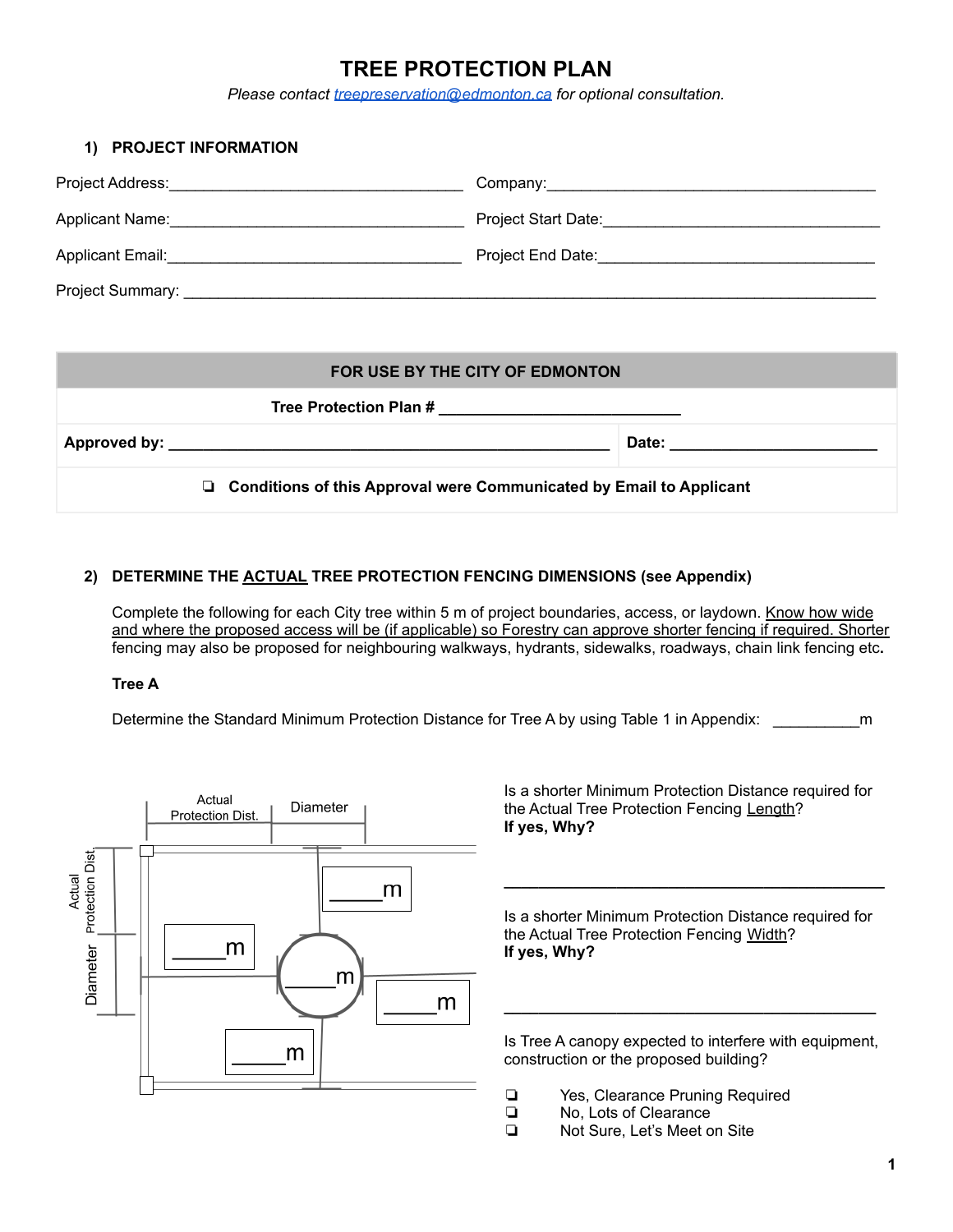### **Tree B**

Determine the Standard Minimum Protection Distance for Tree B by using Table 1 in Appendix: **\_\_\_\_\_\_\_m**



Is a shorter Protection Distance required for the Actual Tree Protection Fencing Length? **If yes, Why?**

Is a shorter Minimum Protection Distance required for the Actual Tree Protection Fencing Width? **If yes, Why?**

**\_\_\_\_\_\_\_\_\_\_\_\_\_\_\_\_\_\_\_\_\_\_\_\_\_\_\_\_\_\_\_\_\_\_\_\_\_\_\_\_\_\_\_\_**

Is Tree B canopy expected to interfere with equipment, construction or the proposed building?

**\_\_\_\_\_\_\_\_\_\_\_\_\_\_\_\_\_\_\_\_\_\_\_\_\_\_\_\_\_\_\_\_\_\_\_\_\_\_\_\_\_\_\_**

- ❏ Yes, Clearance Pruning Required
- ❏ No, Lots of Clearance
- ❏ Not Sure, Let's Meet on Site

### **Tree C**

Determine the Standard Minimum Protection Distance for Tree C by using Table 1 in Appendix: **\_\_\_\_\_\_\_\_\_\_m**



Is a shorter Minimum Protection Distance required for the Actual Tree Protection Fencing Length? **If yes, Why?**

Is a shorter Minimum Protection Distance required for the Actual Tree Protection Fencing Width? **If yes, Why?**

**\_\_\_\_\_\_\_\_\_\_\_\_\_\_\_\_\_\_\_\_\_\_\_\_\_\_\_\_\_\_\_\_\_\_\_\_\_\_\_\_\_\_\_\_**

Is Tree C canopy expected to interfere with equipment, construction or the proposed building?

**\_\_\_\_\_\_\_\_\_\_\_\_\_\_\_\_\_\_\_\_\_\_\_\_\_\_\_\_\_\_\_\_\_\_\_\_\_\_\_\_\_\_\_**

- ❏ Yes, Clearance Pruning Required
- ❏ No, Lots of Clearance
- ❏ Not Sure, Let's Meet on Site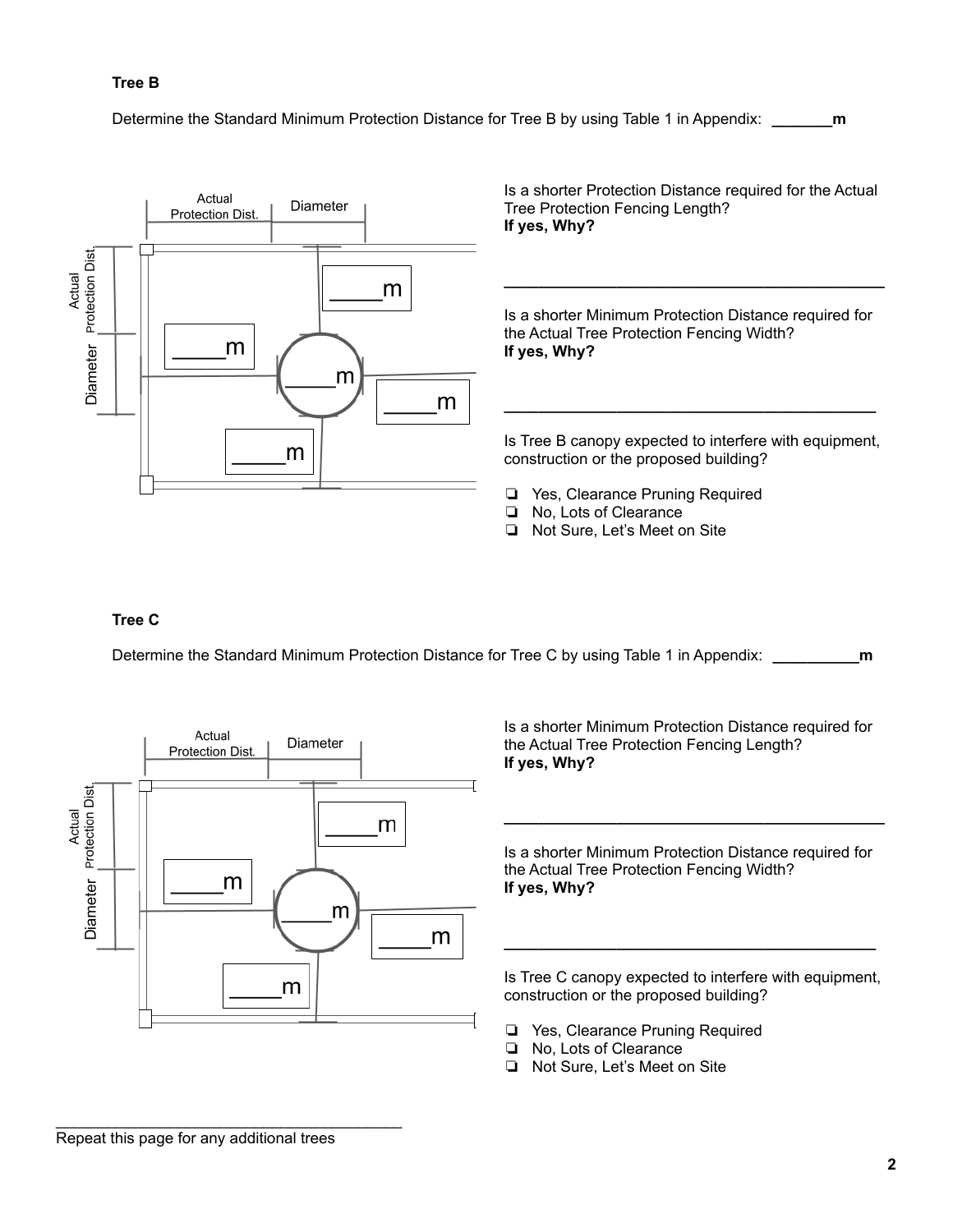#### **3) ANTICOMPACTION MEASURES FOR ACCESS**

- a) Width of the Proposed Access: \_\_\_\_\_\_\_\_\_\_\_m.
- b) Which tree(s) are within 5 m of the Proposed Access or Laydown Area:
- ❏ A
- ❏ B
- ❏ C
- $\Box$  Other:
- c) Determine the type of Anticompaction Measures Required:

If access is within 5 m of the tree and *outside* of *Standard* Minimum Protection Distance (Table 1):

- ❏ 8"-12" of coarse mulch **under** ¾" plywood
- ❏ Other:\_\_\_\_\_\_\_\_\_\_\_\_\_\_\_\_\_\_\_\_\_\_\_\_\_\_\_

If access is *within* the *Standard* Minimum Protection Distance (Table 1) resulting in shorter tree protection fencing:

- ❏ Overlapping or interlocking Rubber Access Mats (that hold minimum 32 tons)
- ❏ Rig Mats
- ❏ Other: \_\_\_\_\_\_\_\_\_\_\_\_\_\_\_\_\_\_\_\_\_\_\_\_\_\_

#### **4) ATTACH A SITE PLAN WITH THE FOLLOWING (see sample Site Plan below):**

- ❏ Address, Property lines, Roadways, Sidewalks, Building, Boulevard
- ❏ Tree IDs within 5 m of project boundaries, access or laydown
- ❏ Actual Fencing Distances from trunk's edge (m)
- ❏ Proposed Access Location and Width (m)
- ❏ Proposed Access Anticompaction Measures

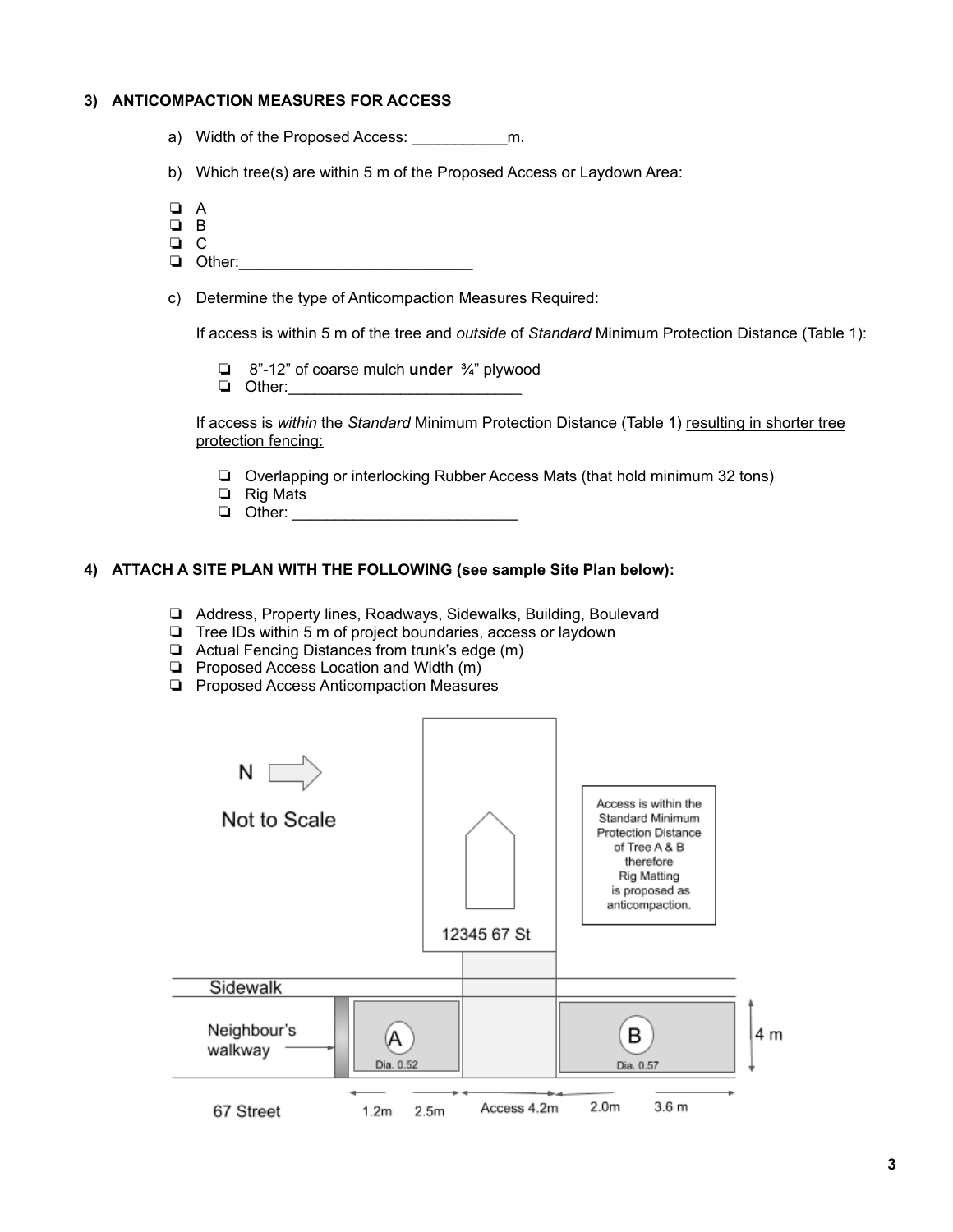## **APPENDIX**







**Standard Tree Protection Fencing Dimensions** (Length = Width =  $2 \times$  Minimum Protection Distance + Trunk Diameter)

| Table 1. Determine the Standard Minimum Protection Distance<br>using trunk size 1.2 m above ground |                                      |                                                       |  |
|----------------------------------------------------------------------------------------------------|--------------------------------------|-------------------------------------------------------|--|
| Trunk Circumference<br>1.2 m above ground                                                          | Trunk Diameter 1.2 m<br>above ground | <b>Standard Minimum</b><br><b>Protection Distance</b> |  |
| $< 0.31 \text{ m}$                                                                                 | < 0.10 m                             | <b>1.2 METERS</b>                                     |  |
| $0.34 - 0.94$ m                                                                                    | $0.11 - 0.30$ m                      | <b>1.8 METERS</b>                                     |  |
| $0.97 - 1.25$ m                                                                                    | $0.31 - 0.40$ m                      | 2.4 METERS                                            |  |
| $1.29 - 1.57$ m                                                                                    | $0.41 - 0.50$ m                      | 3.0 METERS                                            |  |
| $1.60 - 1.89$ m                                                                                    | $0.51 - 0.60$ m                      | 3.6 METERS                                            |  |
| $1.92 - 2.20$ m                                                                                    | $0.61 - 0.70$ m                      | <b>4.2 METERS</b>                                     |  |
| $2.33 - 2.51$ m                                                                                    | $0.71 - 0.80$ m                      | <b>4.8 METERS</b>                                     |  |
| $> 2.51 \text{ m}$                                                                                 | $> 0.80$ m                           | 5.0 METERS                                            |  |